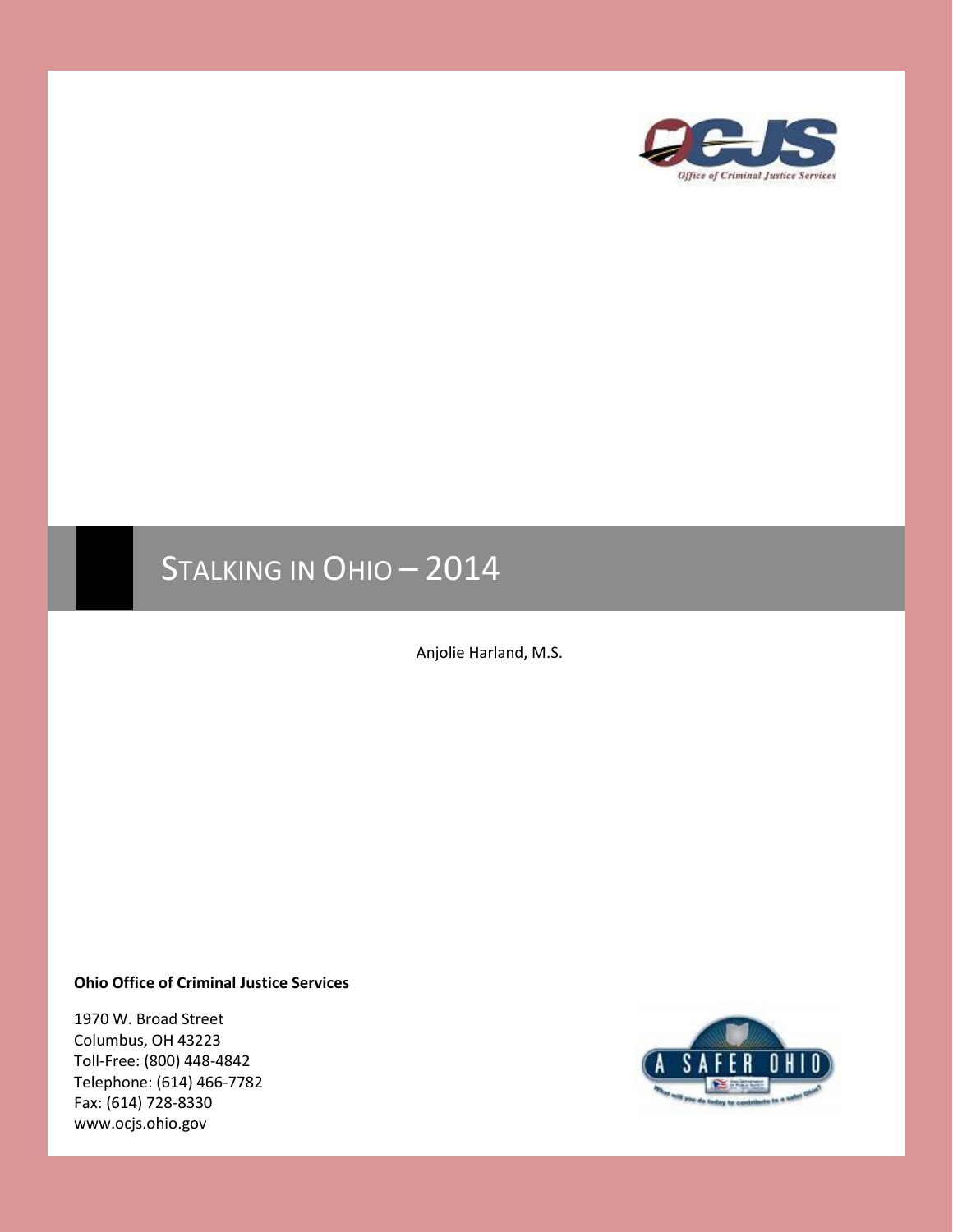## **STALKING IN OHIO**

## **What is stalking?**

Similar to other states' laws, the Ohio Revised Code (ORC) statute 2903.211, Menacing by Stalking, characterizes stalking as engaging in a pattern of conduct that knowingly causes a person to believe that he or she will be physically harmed or will endure mental distress. Stalking in and of itself is considered a crime. The victim and the offender do not have to have a relationship or even know each other in order for stalking to occur. It is important to note however that stalking can be masked and charged as other crimes such as criminal trespass, burglary, or domestic violence, especially if the pattern of behavior has not been established for law enforcement. This report details the characteristics of stalking specific to ORC 2903.211.

## **OIBRS data on stalking**

One tool that can be used to examine stalking in Ohio is the Ohio Incident-Based Reporting System (OIBRS). OIBRS is a voluntary crime reporting program in which Ohio law enforcement agencies can submit crime statistics directly to the state and federal government in an automated format. At the end of 2014, 550 agencies covering approximately 75 percent of the Ohio population were reporting OIBRS data. The use of OIBRS data allows for detailed information to be obtained on the nature of the offense, the victim, the suspect/arrestee, weapon use, and property involved.

OIBRS data are used in this report on stalking. However, some limitations must be noted.

- Because reporting for Ohio is incomplete, caution should be used in interpreting the findings reported in this paper, as the data may reflect more the composition of the OIBRS-reporting jurisdictions than the composition of the state as a whole.
- Because the number of agencies submitting OIBRS data increases yearly, no annual comparisons can be made with the data.
- Not all victims choose to report incidents of stalking to law enforcement. Thus, what is reflected in this document are only those incidents that have been reported to police.
- Incidents are often reported that contain missing information (e.g., demographic information) on the victim, the suspect, the victim-suspect relationship, or the particular circumstances of the incident. In this report, statistics are only provided for those instances in which complete information is available.

Readers are cautioned against using the statistics contained in this report as a basis of comparison with other states or other years of data.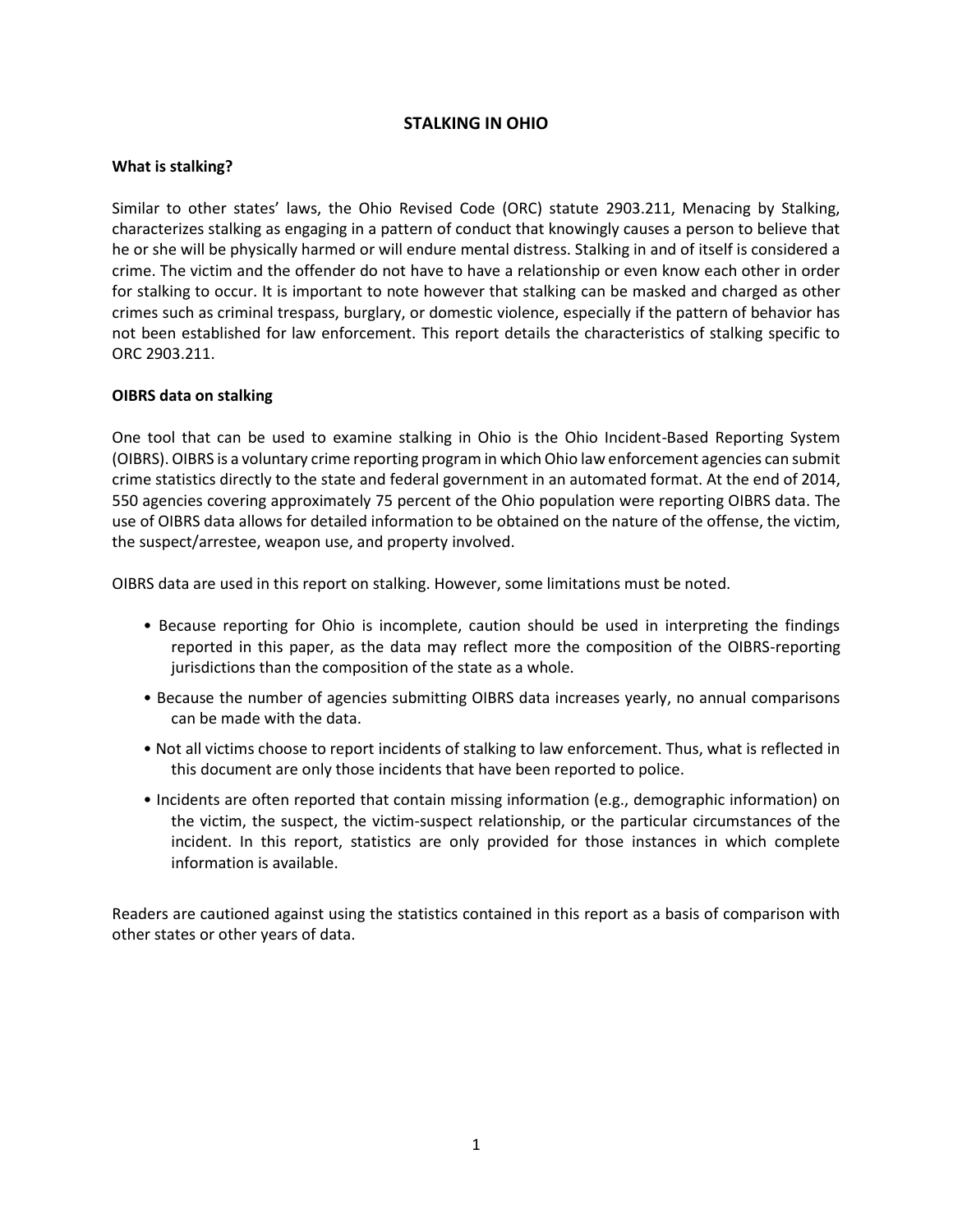### **Characteristics of Stalking**

In 2014, the Ohio Incident-Based Reporting System agencies reported 1,356 incidents of stalking. The greatest number of incidents were reported in January.



The majority of stalking incidents were reported as occurring at a person's residence; however incidents were reported in numerous public areas as well. Forty-four percent of stalking incidents were reported to have occurred in single-family homes, 10 percent on the street, and two percent of all stalking incidents occurred specifically at schools or colleges.

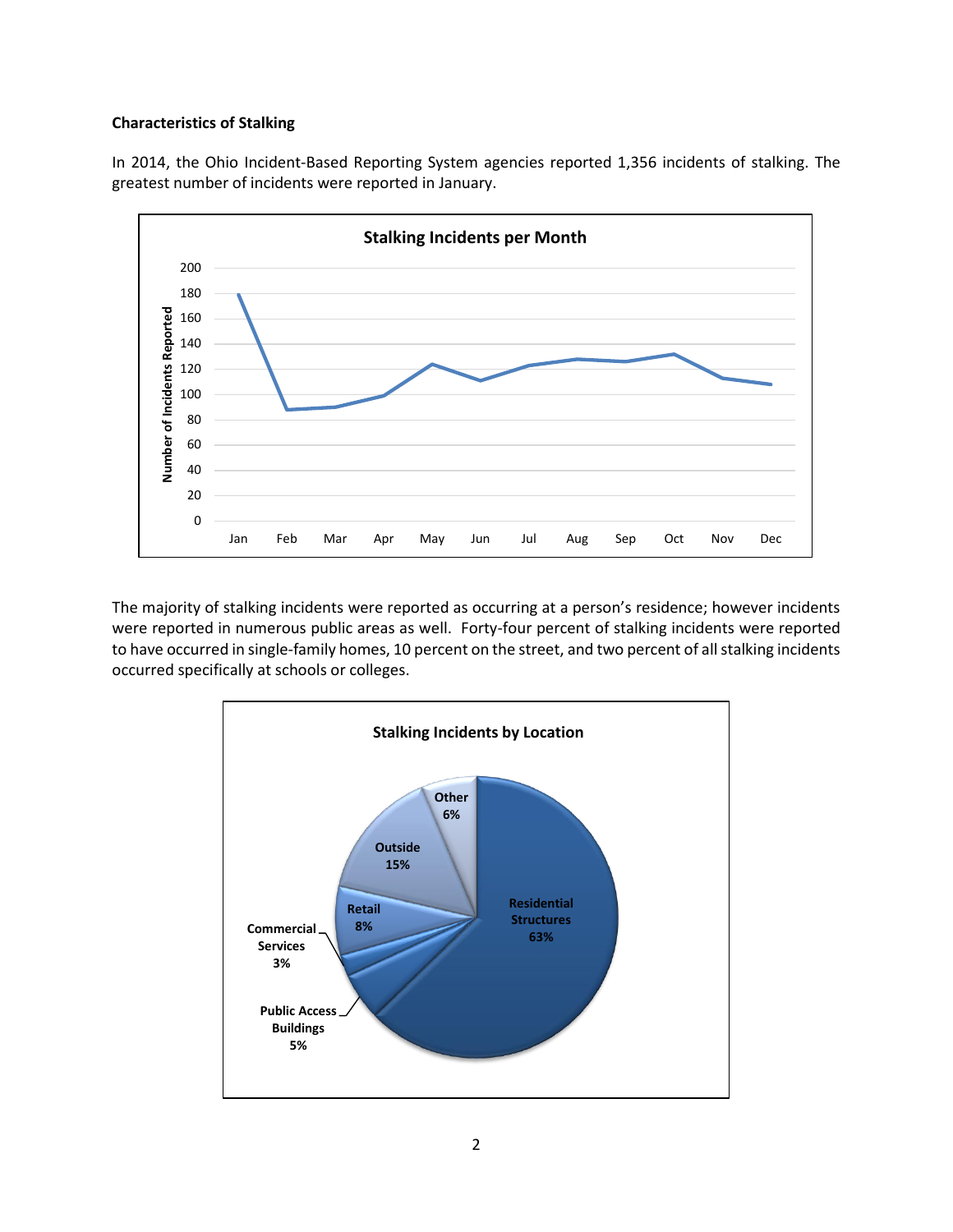Generally, stalkers did not use or display any sort of weapon. Of those incidents where weapon information was reported, 83 percent involved no weapon and eight percent reported the use of a personal weapon (hands, fists, feet, etc.).

## **Characteristics of Victims<sup>1</sup>**

 $\overline{\phantom{a}}$ 

Ninety-four percent of stalking incidents involved a single victim. The average age of stalking victims was 33.2 years and approximately 51 percent of victims were between the ages of 18 and 34 years.



Eighty-one percent of victims were female. About 74 percent of victims were White, 25 percent were Black and less than one percent fell within the 'Other' category. White females made up 75 percent of all female stalking victims and White males made up 69 percent of all male stalking victims.



<sup>&</sup>lt;sup>1</sup> The victim data are based on those victims for whom the information was provided or known. There were instances in which a victim's age, race, sex and/or relationship data were not available.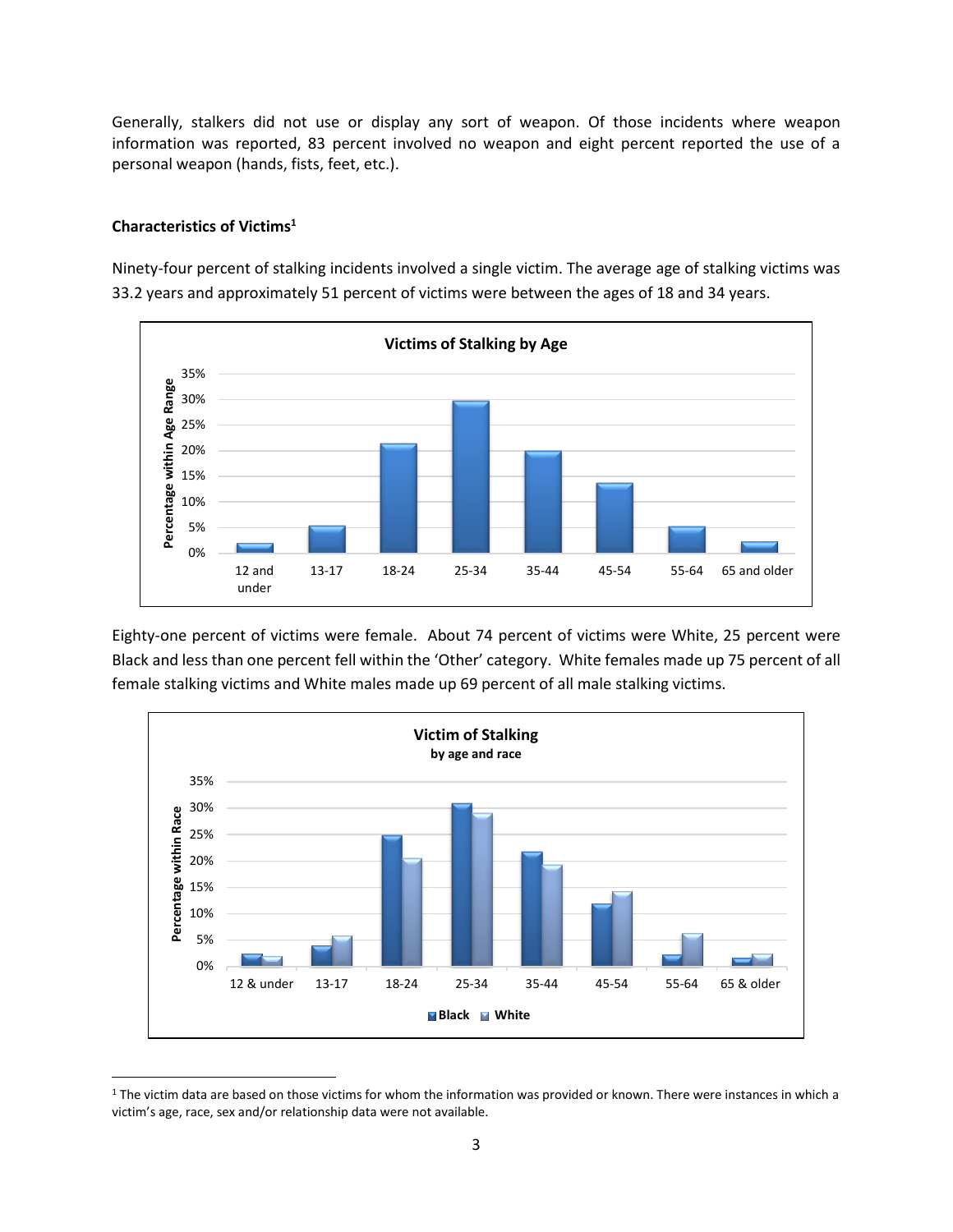### **Suspect characteristics<sup>2</sup>**

 $\overline{\phantom{a}}$ 





Sixty-six percent of stalking suspects were White and 33 percent were Black. Eighty-eight percent of Black victims reported a Black suspect as their stalker and 86 percent of White victims reported a White suspect as their stalker.



<sup>&</sup>lt;sup>2</sup> The suspect data are based on those suspects for whom the information was provided or known. There were instances in which a suspect's age, race, sex and/or relationship data were not available.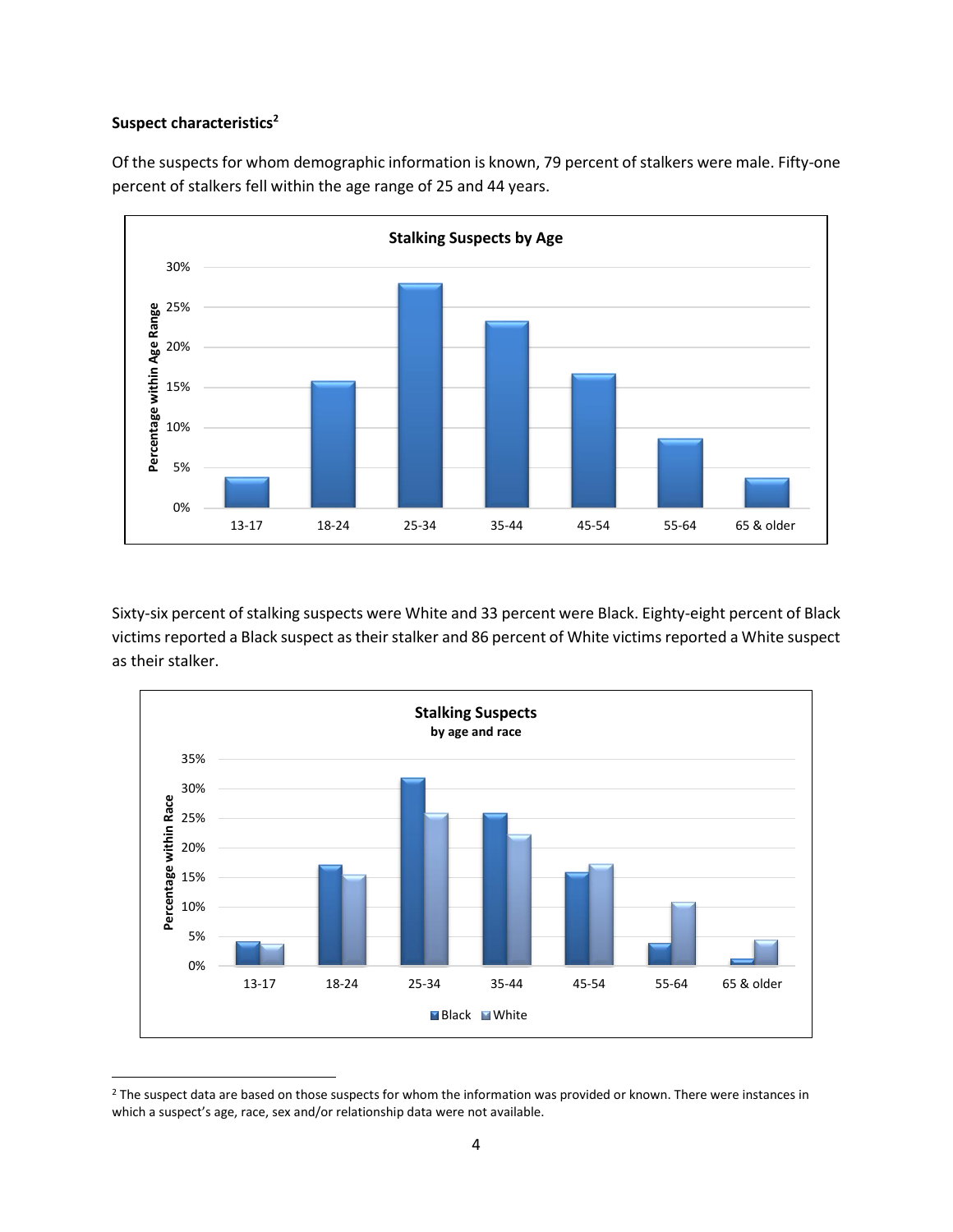### **Victim-Suspect Relationship**

Of the single-victim/single-suspect cases for which relationship data was known and reported (approximately 90 percent), the data show that stalking victims nearly always knew their stalker – only seven percent of victims reported the stalker as a stranger. Approximately 29 percent of known stalkers were an intimate or former intimate (boy/girlfriend, homosexual partner, common-law spouse, or current or former spouse). Within the 'known non-family' category, 57 percent were identified as acquaintances, 33 percent were identified generically as 'otherwise known', five percent were neighbors and four percent were friends.